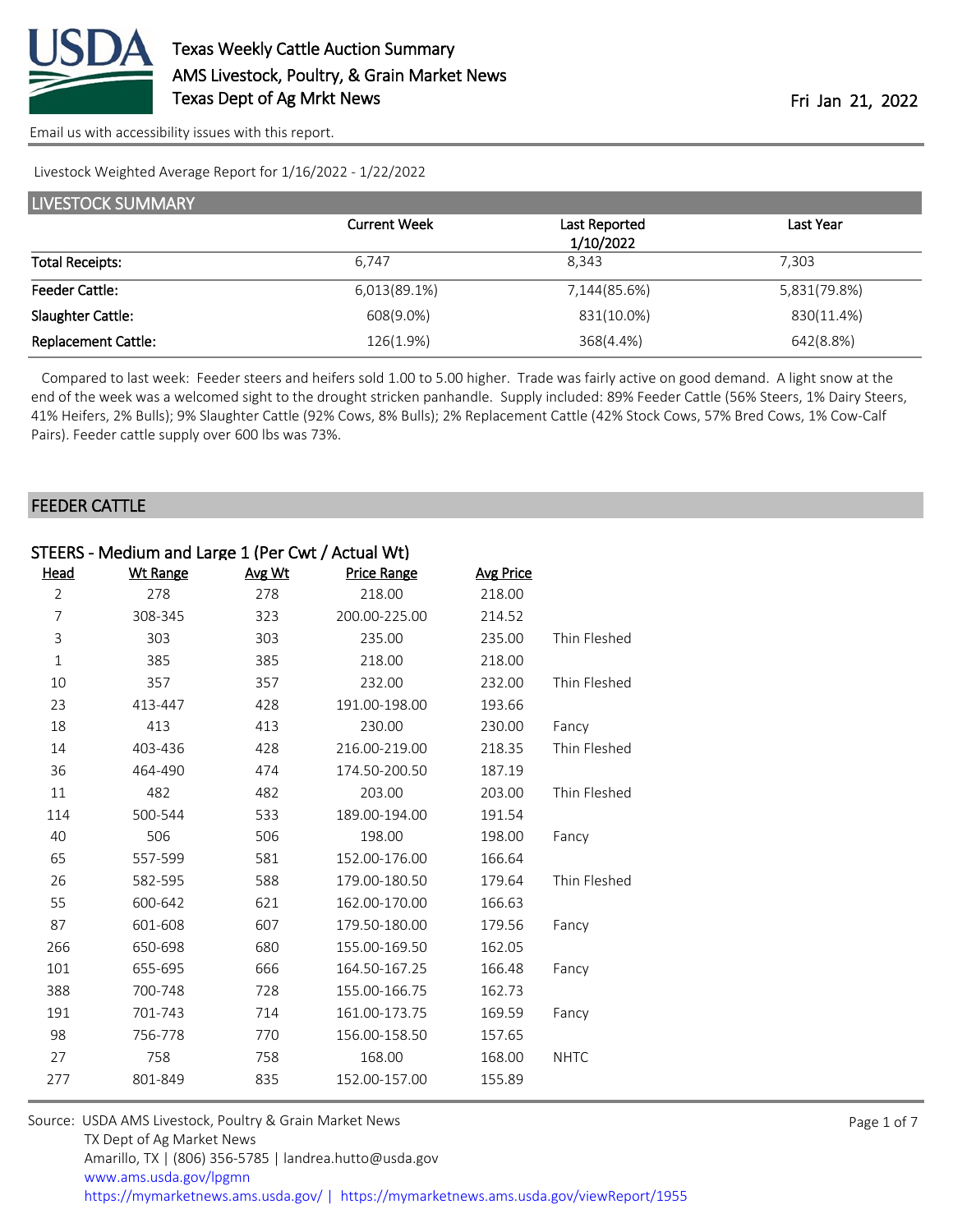

# Texas Weekly Cattle Auction Summary AMS Livestock, Poultry, & Grain Market News Texas Dept of Ag Mrkt News **Fri Jan 21, 2022**

[Email us with accessibility issues with this report.](mailto:mars@ams.usda.gov?subject=508%20issue)

| 370 | 856-873 | 860  | 153.25-156.50 | 155.19 |             |
|-----|---------|------|---------------|--------|-------------|
| 120 | 889     | 889  | 163.50        | 163.50 | <b>NHTC</b> |
| 25  | 915     | 915  | 148.00        | 148.00 |             |
| 110 | 961     | 961  | 153.00        | 153.00 |             |
| 12  | 1010    | 1010 | 140.00        | 140.00 |             |

### STEERS - Medium and Large 1-2 (Per Cwt / Actual Wt)

| Head           | Wt Range | Avg Wt | Price Range   | <b>Avg Price</b> |          |
|----------------|----------|--------|---------------|------------------|----------|
| 6              | 383-398  | 392    | 180.00-192.00 | 186.75           |          |
| 23             | 415-448  | 424    | 176.00-184.00 | 181.22           |          |
| 44             | 450-498  | 480    | 174.00-187.00 | 183.83           |          |
| 46             | 512-548  | 540    | 160.00-188.00 | 179.45           |          |
| 21             | 550-593  | 564    | 158.00-183.00 | 166.88           |          |
| 11             | 605-645  | 630    | 148.00-160.00 | 154.95           |          |
| 20             | 650-698  | 673    | 153.50-160.00 | 158.32           |          |
| 16             | 680      | 680    | 146.00        | 146.00           | Unweaned |
| 17             | 729      | 729    | 153.00        | 153.00           |          |
| 4              | 823      | 823    | 149.00        | 149.00           |          |
| $\overline{4}$ | 880      | 880    | 140.00        | 140.00           |          |
| 3              | 918      | 918    | 138.00        | 138.00           |          |

#### STEERS - Medium and Large 2 (Per Cwt / Actual Wt)

| Head           | Wt Range | Avg Wt | <b>Price Range</b> | Avg Price |
|----------------|----------|--------|--------------------|-----------|
| 2              | 320      | 320    | 150.00             | 150.00    |
| 2              | 393      | 393    | 166.00             | 166.00    |
| 3              | 435      | 435    | 171.00             | 171.00    |
| 40             | 455-493  | 466    | 144.00-173.00      | 166.29    |
| 21             | 508-545  | 531    | 144.00-156.00      | 151.44    |
| 75             | 560-580  | 568    | 144.00-158.00      | 155.15    |
| 21             | 605-648  | 621    | 137.00-146.00      | 143.09    |
| 59             | 665-692  | 681    | 134.00-150.00      | 147.92    |
| 4              | 745-748  | 747    | 132.00-135.00      | 133.50    |
| 16             | 763-775  | 765    | 138.00-140.00      | 139.75    |
| $\mathfrak{D}$ | 875      | 875    | 131.00             | 131.00    |
|                |          |        |                    |           |

# STEERS - Medium and Large 2-3 (Per Cwt / Actual Wt)

| <u>Head</u> | Wt Range | Avg Wt | Price Range | Avg Price |
|-------------|----------|--------|-------------|-----------|
|             | 612      | 612    | 132.00      | 132.00    |
|             | 678      | 678    | 132.00      | 132.00    |

#### DAIRY STEERS - Medium and Large 2-3 (Per Cwt / Actual Wt) Head Wt Range Avg Wt Price Range Avg Price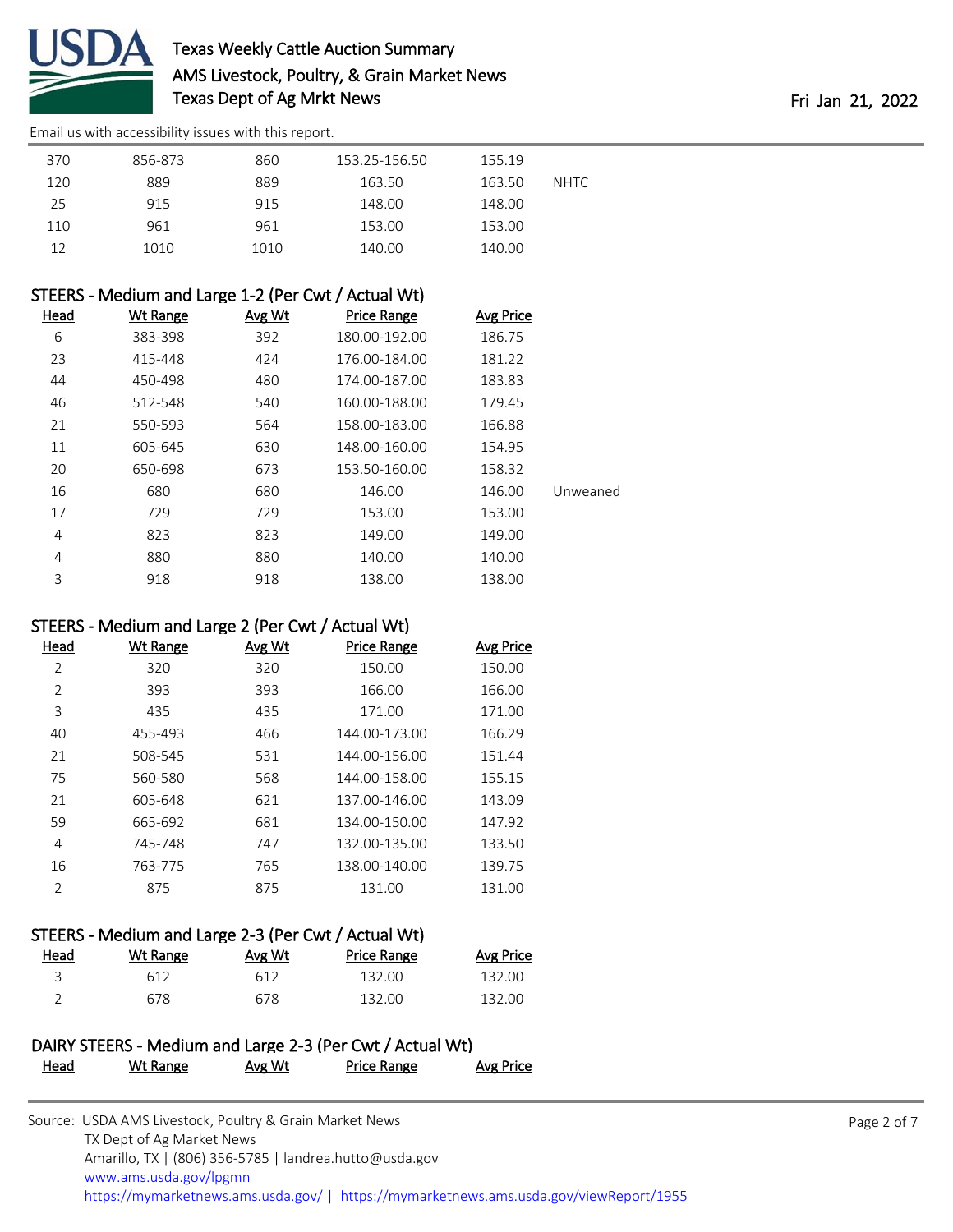

| 15       | 036  | 036  | 107.00 | .07.00 |
|----------|------|------|--------|--------|
| 13<br>⊥◡ | 1206 | 1206 | 20 UU  | ገ በር   |

| HEIFERS - Medium and Large 1 (Per Cwt / Actual Wt) |                 |        |                    |                  |              |
|----------------------------------------------------|-----------------|--------|--------------------|------------------|--------------|
| <u>Head</u>                                        | <b>Wt Range</b> | Avg Wt | <b>Price Range</b> | <b>Avg Price</b> |              |
| 10                                                 | 324             | 324    | 204.00             | 204.00           |              |
| 5                                                  | 307             | 307    | 215.00             | 215.00           | Thin Fleshed |
| 44                                                 | 358-388         | 377    | 161.00-193.50      | 187.16           |              |
| 45                                                 | 405-441         | 427    | 156.00-194.00      | 176.14           |              |
| 13                                                 | 401             | 401    | 199.00             | 199.00           | Thin Fleshed |
| 71                                                 | 462-497         | 483    | 156.00-173.50      | 170.28           |              |
| 48                                                 | 485-499         | 489    | 177.00-180.00      | 179.81           | Thin Fleshed |
| 5                                                  | 489             | 489    | 159.00             | 159.00           | Unweaned     |
| 114                                                | 500-549         | 532    | 144.00-171.00      | 159.26           |              |
| 30                                                 | 507-539         | 518    | 172.00-176.00      | 174.61           | Thin Fleshed |
| 37                                                 | 551-585         | 565    | 146.00-162.00      | 155.43           |              |
| 14                                                 | 560             | 560    | 170.00             | 170.00           | Thin Fleshed |
| 385                                                | 601-647         | 623    | 148.50-161.00      | 155.50           |              |
| 102                                                | 625             | 625    | 158.00             | 158.00           | Fancy        |
| 92                                                 | 658-695         | 680    | 143.00-153.50      | 147.98           |              |
| 12                                                 | 670             | 670    | 154.25             | 154.25           | Fancy        |
| 6                                                  | 660             | 660    | 140.00             | 140.00           | Unweaned     |
| 506                                                | 703-747         | 721    | 145.00-158.00      | 153.57           |              |
| 105                                                | 770-780         | 776    | 146.00-150.00      | 148.60           |              |
| $\overline{4}$                                     | 796             | 796    | 127.00             | 127.00           | Fleshy       |
| 72                                                 | 800-820         | 801    | 145.00-148.25      | 148.02           |              |
| 6                                                  | 869             | 869    | 134.00             | 134.00           |              |
| 13                                                 | 937             | 937    | 127.00             | 127.00           |              |

#### HEIFERS - Medium and Large 1-2 (Per Cwt / Actual Wt)

| Head | Wt Range | Avg Wt | <b>Price Range</b> | Avg Price |              |
|------|----------|--------|--------------------|-----------|--------------|
| 5    | 330-335  | 333    | 157.00-163.00      | 159.38    |              |
| 5    | 355-370  | 361    | 164.00-166.00      | 164.82    |              |
| 16   | 400-445  | 428    | 148.00-155.00      | 151.76    |              |
| 20   | 450-498  | 479    | 145.00-151.00      | 147.46    |              |
| 22   | 501-546  | 521    | 135.00-144.00      | 140.67    |              |
| 6    | 516-528  | 520    | 160.00-162.00      | 160.68    | Thin Fleshed |
| 33   | 550-590  | 573    | 133.00-149.00      | 136.97    |              |
| 17   | 603-646  | 632    | 130.00-149.00      | 141.56    |              |
| 2    | 623      | 623    | 131.00             | 131.00    | Unweaned     |
| 24   | 661-671  | 667    | 131.00-143.00      | 138.37    |              |
| 7    | 703-735  | 719    | 119.00-126.00      | 122.80    |              |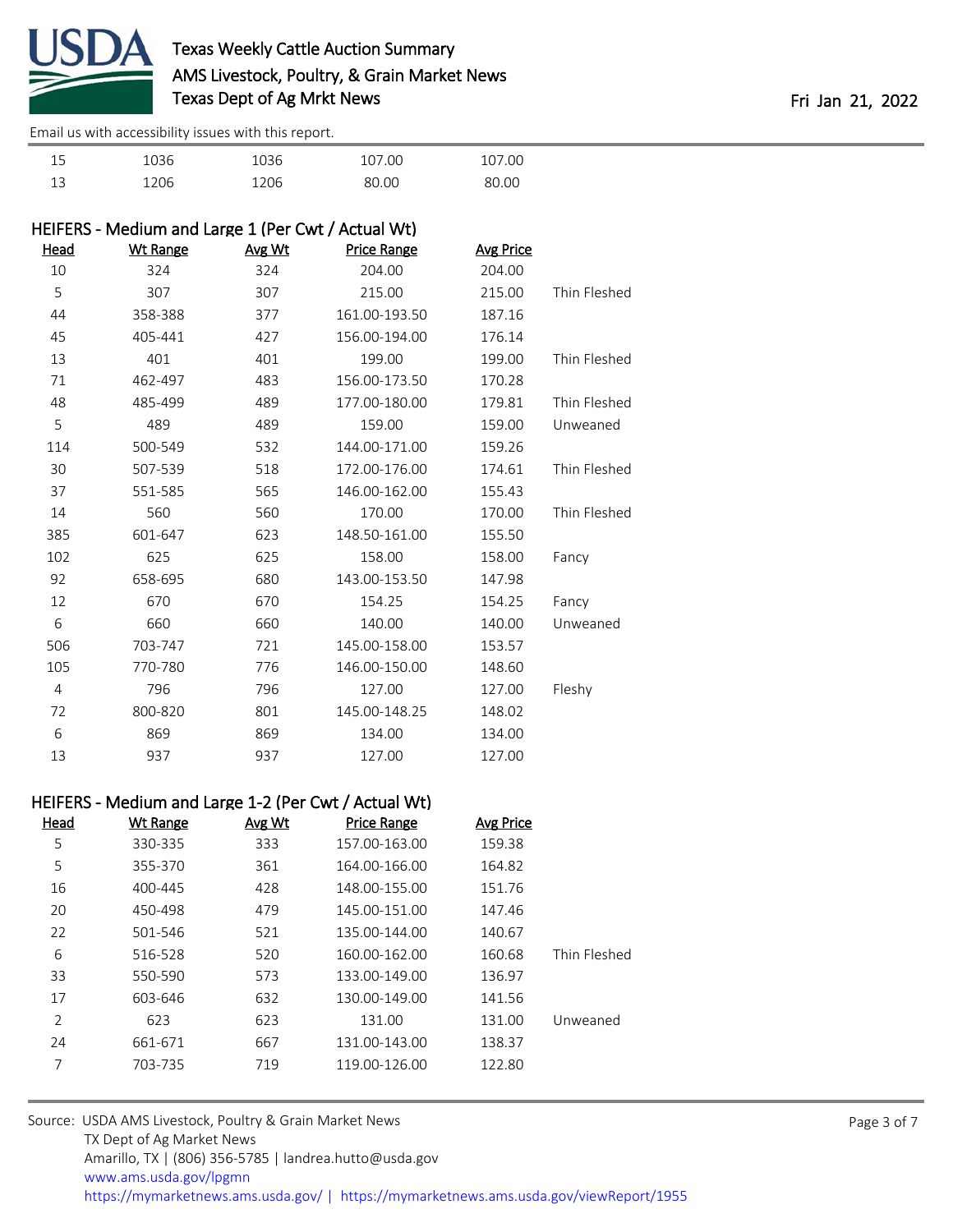

| 79 | 771-785 | 771 | 123.00-138.00 | 137.61 |  |
|----|---------|-----|---------------|--------|--|
|    | 820-845 | 840 | 120.00-130.00 | 128.23 |  |
|    | 968     | 968 | 115.00        | 115.00 |  |

## HEIFERS - Medium and Large 2 (Per Cwt / Actual Wt)

| Head           | <b>Wt Range</b> | Avg Wt | <b>Price Range</b> | <b>Avg Price</b> |              |
|----------------|-----------------|--------|--------------------|------------------|--------------|
| 3              | 335             | 335    | 135.00             | 135.00           |              |
| $\overline{2}$ | 373             | 373    | 145.00             | 145.00           |              |
| 17             | 403-439         | 427    | 130.00-154.00      | 144.44           |              |
| 45             | 455-489         | 463    | 132.00-145.00      | 138.75           |              |
| 6              | 504-520         | 509    | 132.00             | 132.00           |              |
| 30             | 530             | 530    | 133.00             | 133.00           | Thin Fleshed |
| 33             | 550-588         | 573    | 120.00-137.00      | 128.85           |              |
| 38             | 600-645         | 640    | 126.00-128.00      | 126.39           |              |
| 7              | 653-692         | 677    | 120.00-126.00      | 124.28           |              |
| 3              | 722             | 722    | 120.00             | 120.00           |              |
| 4              | 780-785         | 783    | 111.00-112.00      | 111.50           |              |
| $\overline{2}$ | 823             | 823    | 111.00             | 111.00           |              |
|                |                 |        |                    |                  |              |

#### BULLS - Medium and Large 1 (Per Cwt / Actual Wt)

| Head | Wt Range | Avg Wt | <b>Price Range</b> | <b>Avg Price</b> |
|------|----------|--------|--------------------|------------------|
| 20   | 436-448  | 443    | 143.00-183.00      | 158.74           |
| 5    | 463      | 463    | 170.00             | 170.00           |
| 13   | 524      | 524    | 163.00             | 163.00           |
| 5    | 579      | 579    | 14.00              | 14.00            |
| 13   | 644      | 644    | 160.00             | 160.00           |
| 4    | 658      | 658    | 139.00             | 139.00           |
| 8    | 725-749  | 743    | 133.00-138.00      | 136.78           |
| 12   | 758      | 758    | 120.50             | 120.50           |

|      | BULLS - Medium and Large 1-2 (Per Cwt / Actual Wt) |        |                    |           |
|------|----------------------------------------------------|--------|--------------------|-----------|
| Head | Wt Range                                           | Avg Wt | <b>Price Range</b> | Avg Price |

| $-$ | .            | .   | .    | . |
|-----|--------------|-----|------|---|
|     | $\prime\sim$ | --- | 7.OC |   |

# BULLS - Medium and Large 2 (Per Cwt / Actual Wt)

| Head | Wt Range | Avg Wt | <b>Price Range</b> | <b>Avg Price</b> |
|------|----------|--------|--------------------|------------------|
| 5    | 563-585  | 572    | 137.00-140.00      | 138.23           |
| 5    | 635-645  | 641    | 125.00-135.00      | 128.96           |
| 10   | 652-690  | 672    | 126.00-132.00      | 128.77           |
|      | 775-788  | 781    | 104.00-116.00      | 110.53           |
| ς    | 805      | 805    | 108.00             | 108.00           |
|      | 905      | 905    | 110.00             | 110.00           |
|      |          |        |                    |                  |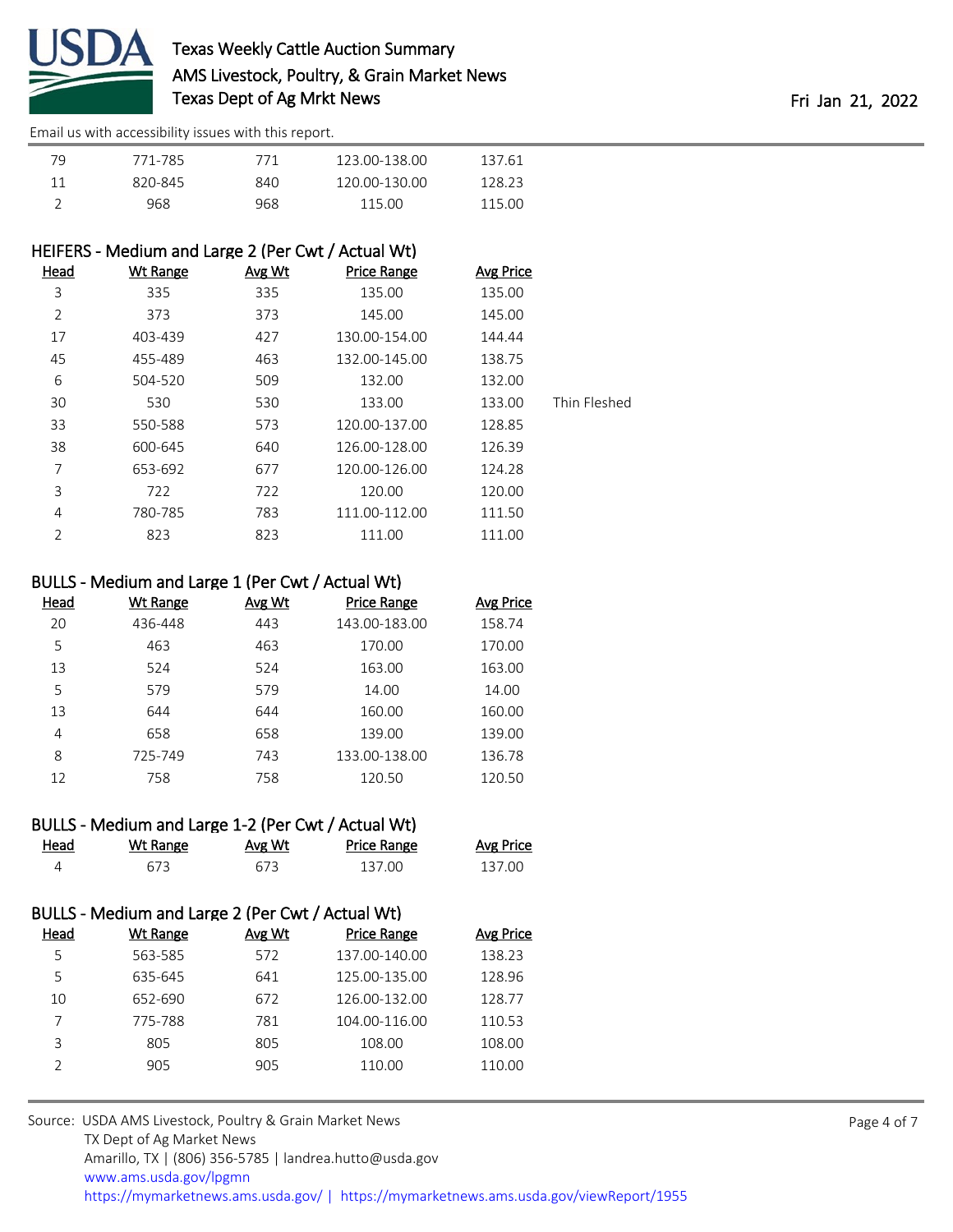

TX Dept of Ag Market News

Amarillo, TX | (806) 356-5785 | landrea.hutto@usda.gov

| 3           | 958                                                         | 958             | 109.00                                                | 109.00             |                            |             |
|-------------|-------------------------------------------------------------|-----------------|-------------------------------------------------------|--------------------|----------------------------|-------------|
|             | <b>SLAUGHTER CATTLE</b>                                     |                 |                                                       |                    |                            |             |
|             | COWS - Premium White 65-75% (Per Cwt / Actual Wt)           |                 |                                                       |                    |                            |             |
| <u>Head</u> | <b>Wt Range</b>                                             | Avg Wt          | <b>Price Range</b>                                    | <b>Avg Price</b>   | <b>Dressing</b>            |             |
| 38          | 1499-1633                                                   | 1543            | 83.00-83.50                                           | 83.27              | High                       |             |
|             |                                                             |                 |                                                       |                    |                            |             |
|             | COWS - Breaker 75-80% (Per Cwt / Actual Wt)                 |                 |                                                       |                    |                            |             |
| <u>Head</u> | <b>Wt Range</b>                                             | Avg Wt          | <b>Price Range</b>                                    | <b>Avg Price</b>   | <b>Dressing</b>            |             |
| 6           | 1360-1635                                                   | 1530            | 65.00-70.00                                           | 69.04              | Average                    |             |
| 20          | 1379-1700                                                   | 1467            | 70.50-79.00                                           | 76.08              | High                       |             |
|             | COWS - Boner 80-85% (Per Cwt / Actual Wt)                   |                 |                                                       |                    |                            |             |
| <b>Head</b> | <b>Wt Range</b>                                             | Avg Wt          | <b>Price Range</b>                                    | <b>Avg Price</b>   | <b>Dressing</b>            |             |
| 78          | 1093-1595                                                   | 1283            | 59.00-71.50                                           | 65.89              | Average                    |             |
| 25          | 1120-1620                                                   | 1316            | 71.00-79.00                                           | 72.44              | High                       |             |
|             |                                                             |                 |                                                       |                    |                            |             |
| <b>Head</b> | COWS - Lean 85-90% (Per Cwt / Actual Wt)<br><b>Wt Range</b> |                 | <b>Price Range</b>                                    | <b>Avg Price</b>   |                            |             |
| 61          | 930-1231                                                    | Avg Wt<br>1139  | 52.00-68.00                                           | 57.96              | <b>Dressing</b><br>Average |             |
| $\mathbf 1$ | 920                                                         | 920             | 43.00                                                 | 43.00              | Average Light Weight       |             |
| 1           | 1165                                                        | 1165            | 73.00                                                 | 73.00              | High                       |             |
| 32          | 810-1105                                                    | 1011            | 40.50-53.00                                           | 45.14              | Low                        |             |
| 20          | 760-945                                                     | 856             | 24.00-35.00                                           | 32.57              | Low Light Weight           |             |
| 57          | 745-1182                                                    | 1019            | 32.00-41.00                                           | 36.54              | Very Low                   |             |
| 18          | 855-887                                                     | 869             | 26.00-28.00                                           | 26.91              | Very Low Light Weight      |             |
|             |                                                             |                 |                                                       |                    |                            |             |
|             | BULLS - 1 (Per Cwt / Actual Wt)                             |                 |                                                       |                    |                            |             |
| <b>Head</b> | <b>Wt Range</b>                                             | Avg Wt          | <b>Price Range</b>                                    | <b>Avg Price</b>   | <b>Dressing</b>            |             |
| 5           | 1600-1945                                                   | 1765            | 87.00-93.00                                           | 90.89              | Average                    |             |
| 4           | 1810-2530                                                   | 2030            | 98.00-100.00                                          | 98.93              | High                       |             |
| 6           | 1370-1610                                                   | 1499            | 74.00-85.00                                           | 80.21              | Low                        |             |
|             | BULLS - 1-2 (Per Cwt / Actual Wt)                           |                 |                                                       |                    |                            |             |
| <b>Head</b> | <b>Wt Range</b>                                             | Avg Wt          | <b>Price Range</b>                                    | <b>Avg Price</b>   | <b>Dressing</b>            |             |
| 13          | 1310-2055                                                   | 1556            | 87.50-92.00                                           | 90.40              | Average                    |             |
| 3           | 1610-1740                                                   | 1695            | 94.00-96.50                                           | 95.37              | High                       |             |
| 2           | 1110-1235                                                   | 1173            | 75.00-82.00                                           | 78.69              | Low                        |             |
|             | REPLACEMENT CATTLE                                          |                 |                                                       |                    |                            |             |
|             |                                                             |                 |                                                       |                    |                            |             |
|             |                                                             |                 | STOCK COWS - Medium and Large 1 (Per Cwt / Actual Wt) |                    |                            |             |
| <u>Age</u>  | <b>Head</b><br><b>Stage</b>                                 | <b>Wt Range</b> | Avg Wt                                                | <b>Price Range</b> | <b>Avg Price</b>           |             |
|             | Source: USDA AMS Livestock, Poultry & Grain Market News     |                 |                                                       |                    |                            | Page 5 of 7 |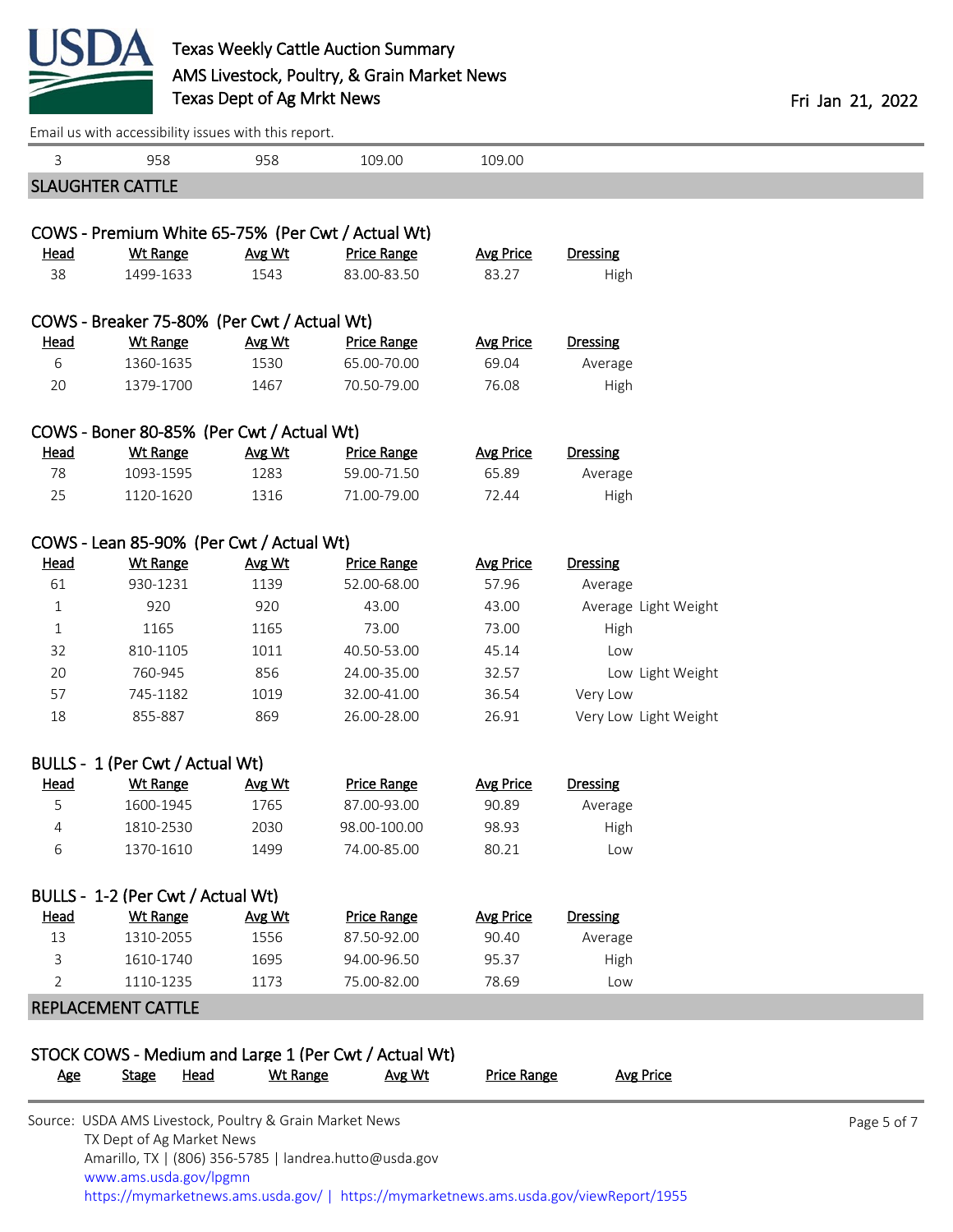

|            |                                                                                    |                | Email us with accessibility issues with this report.    |        |                    |                  |              |  |
|------------|------------------------------------------------------------------------------------|----------------|---------------------------------------------------------|--------|--------------------|------------------|--------------|--|
| $2 - 4$    | $\bigcirc$                                                                         | 3              | 1038-1190                                               | 1089   | 75.00-85.00        | 78.64            |              |  |
|            |                                                                                    |                | STOCK COWS - Medium and Large 1-2 (Per Cwt / Actual Wt) |        |                    |                  |              |  |
| <u>Age</u> | <b>Stage</b>                                                                       | <b>Head</b>    | <b>Wt Range</b>                                         | Avg Wt | <b>Price Range</b> | <b>Avg Price</b> |              |  |
| $<$ 2      | $\circ$                                                                            | $\mathbf{1}$   | 965                                                     | 965    | 109.00             | 109.00           |              |  |
| $2 - 4$    | O                                                                                  | $\overline{2}$ | 880-920                                                 | 900    | 84.00-85.00        | 84.51            |              |  |
| $5 - 8$    | O                                                                                  | 7              | 1110-1290                                               | 1221   | 61.00-73.00        | 64.49            |              |  |
| >5         | O                                                                                  | 10             | 940-1305                                                | 1107   | 52.00-62.00        | 56.26            |              |  |
|            |                                                                                    |                | STOCK COWS - Medium and Large 2 (Per Cwt / Actual Wt)   |        |                    |                  |              |  |
| <u>Age</u> | <b>Stage</b>                                                                       | <b>Head</b>    | <b>Wt Range</b>                                         | Avg Wt | <b>Price Range</b> | <b>Avg Price</b> |              |  |
| $2 - 8$    | O                                                                                  | 4              | 915-960                                                 | 943    | 44.00-45.00        | 44.49            | Thin Fleshed |  |
|            |                                                                                    |                | STOCK COWS - Medium and Large 2-3 (Per Cwt / Actual Wt) |        |                    |                  |              |  |
| <u>Age</u> | <b>Stage</b>                                                                       | <b>Head</b>    | <b>Wt Range</b>                                         | Avg Wt | <b>Price Range</b> | <b>Avg Price</b> |              |  |
| $2 - 8$    | O                                                                                  | 14             | 627-1165                                                | 859    | 17.00-35.00        | 27.36            | Thin Fleshed |  |
|            |                                                                                    |                | BRED COWS - Medium and Large 1 (Per Head / Actual Wt)   |        |                    |                  |              |  |
| <u>Age</u> | <b>Stage</b>                                                                       | <u>Head</u>    | Wt Range                                                | Avg Wt | <b>Price Range</b> | <b>Avg Price</b> |              |  |
| $5 - 8$    | $T2-3$                                                                             | 21             | 1195-1510                                               | 1320   | 950.00-1250.00     | 1126.51          |              |  |
| $>\!\!8$   | T <sub>2</sub>                                                                     | 3              | 1320-1370                                               | 1343   | 825.00-850.00      | 841.69           |              |  |
| >8         | $T2-3$                                                                             | 16             | 1250                                                    | 1250   | 1050.00            | 1050.00          |              |  |
|            |                                                                                    |                | BRED COWS - Medium and Large 1-2 (Per Head / Actual Wt) |        |                    |                  |              |  |
| <b>Age</b> | <b>Stage</b>                                                                       | <u>Head</u>    | <b>Wt Range</b>                                         | Avg Wt | <b>Price Range</b> | <b>Avg Price</b> |              |  |
| $2 - 4$    | T <sub>2</sub>                                                                     | $\mathbf{1}$   | 1395                                                    | 1395   | 875.00             | 875.00           |              |  |
| $2 - 8$    | $T2-3$                                                                             | 3              | 1095-1208                                               | 1170   | 1125.00-1300.00    | 1179.58          |              |  |
|            | BRED COWS - Medium and Large 2 (Per Head / Actual Wt)                              |                |                                                         |        |                    |                  |              |  |
| <b>Age</b> | <b>Stage</b>                                                                       | <b>Head</b>    | Wt Range                                                | Avg Wt | <b>Price Range</b> | <b>Avg Price</b> |              |  |
| $2 - 8$    | $T2-3$                                                                             | 10             | 920-1295                                                | 1198   | 850.00-1075.00     | 997.32           |              |  |
| >8         | T <sub>3</sub>                                                                     | 2              | 1090-1230                                               | 1160   | 600.00-725.00      | 666.27           |              |  |
|            | COW-CALF PAIRS - Medium and Large 1-2 w/ 150-300 lbs calf (Per Family / Actual Wt) |                |                                                         |        |                    |                  |              |  |
| <u>Age</u> | <b>Stage</b>                                                                       | <b>Head</b>    | <b>Wt Range</b>                                         | Avg Wt | <b>Price Range</b> | <b>Avg Price</b> |              |  |
| $2 - 8$    | $\bigcirc$                                                                         | $\mathbf 1$    | 490                                                     | 490    | 1300.00            | 1300.00          |              |  |